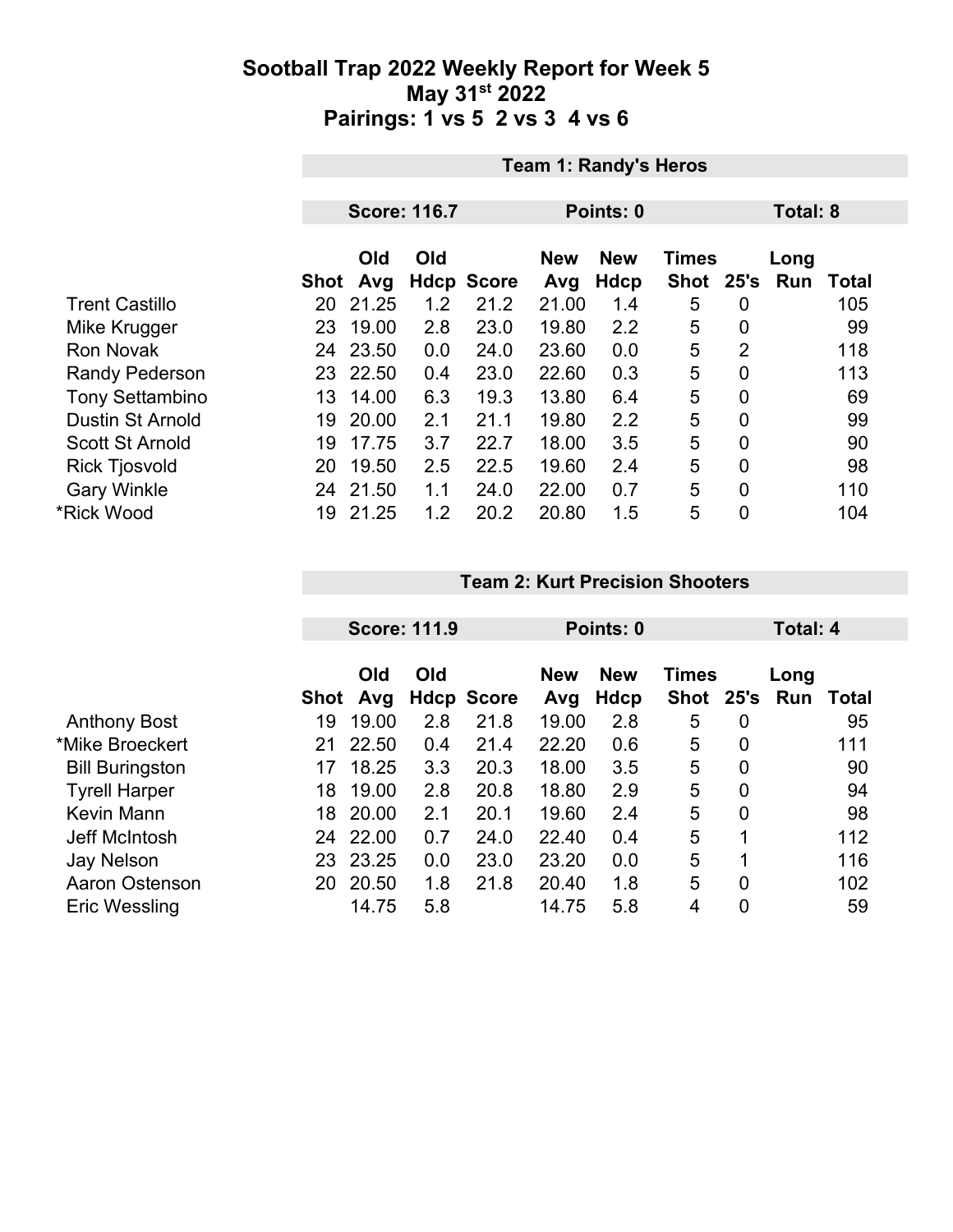|                      |          | <b>Team 3: NTM #1</b> |                     |                   |                   |                    |                      |   |                  |       |  |
|----------------------|----------|-----------------------|---------------------|-------------------|-------------------|--------------------|----------------------|---|------------------|-------|--|
|                      |          |                       | <b>Score: 114.9</b> |                   | Points: 2         |                    |                      |   | Total: 6         |       |  |
|                      | Shot Avg | <b>Old</b>            | Old                 | <b>Hdcp Score</b> | <b>New</b><br>Avg | <b>New</b><br>Hdcp | <b>Times</b><br>Shot |   | Long<br>25's Run | Total |  |
| *Doug Benoit         | 18       | 15.75                 | 5.1                 | 23.0              | 16.20             | 4.8                | 5                    | 0 |                  | 81    |  |
| Eddie E              | 21       | 21.50                 | 1.1                 | 22.1              | 21.40             | 1.1                | 5                    | 0 |                  | 107   |  |
| <b>Keith Keith</b>   | 20       | 18.00                 | 3.5                 | 23.0              | 18.40             | 3.2                | 5                    | 0 |                  | 92    |  |
| Steve Long           |          | 23 22.25              | 0.5                 | 23.0              | 22.40             | 0.4                | 5                    | 1 |                  | 112   |  |
| <b>Steve Pickett</b> |          | 23 21.25              | 1.2                 | 23.0              | 21.60             | 1.0                | 5                    | 0 |                  | 108   |  |
| <b>Zach Pickett</b>  |          | 22 21.75              | 0.9                 | 22.9              | 21.80             | 0.8                | 5                    | 0 |                  | 109   |  |
| Dennis Robyn         | 14       | 17.00                 | 4.2                 | 18.2              | 16.40             | 4.6                | 5                    | 0 |                  | 82    |  |
| Kelly Robyn          | 18       | 20.50                 | 1.8                 | 19.8              | 20.00             | 2.1                | 5                    | 0 |                  | 100   |  |
| <b>Todd Robyn</b>    | 18       | 17.50                 | 3.9                 | 21.9              | 17.60             | 3.8                | 5                    | 0 |                  | 88    |  |

|                         |     | <b>Score: 106.6</b> |      |                     | Points: 0  |                        |              | Total: 0 |                             |     |
|-------------------------|-----|---------------------|------|---------------------|------------|------------------------|--------------|----------|-----------------------------|-----|
|                         |     | Old                 | Old  | Shot Avg Hdcp Score | <b>New</b> | <b>New</b><br>Avg Hdcp | <b>Times</b> |          | Long<br>Shot 25's Run Total |     |
| <b>Barb Dorumsgaard</b> | 15. | 11.00               | 8.4  | 23.0                | 11.80      | 7.8                    | 5            | 0        |                             | 59  |
| <b>Cole Galbraith</b>   | 20. | 23.75               | 0.0  | 20.0                | 23.00      | 0.0                    | 5            |          |                             | 115 |
| *Ryan Malik             | 18  | 19.75               | 2.3  | 20.3                | 19.40      | 2.5                    | 5            | 0        |                             | 97  |
| <b>Vickie Parks</b>     | 10  | 7.00                | 11.2 | 21.2                | 7.60       | 10.8                   | 5            | 0        |                             | 38  |
| <b>Keith Pickett</b>    | 20  | 20.00               | 2.1  | 22.1                | 20.00      | 21                     | 5            | 0        |                             | 100 |

**Team 4: NTM #2**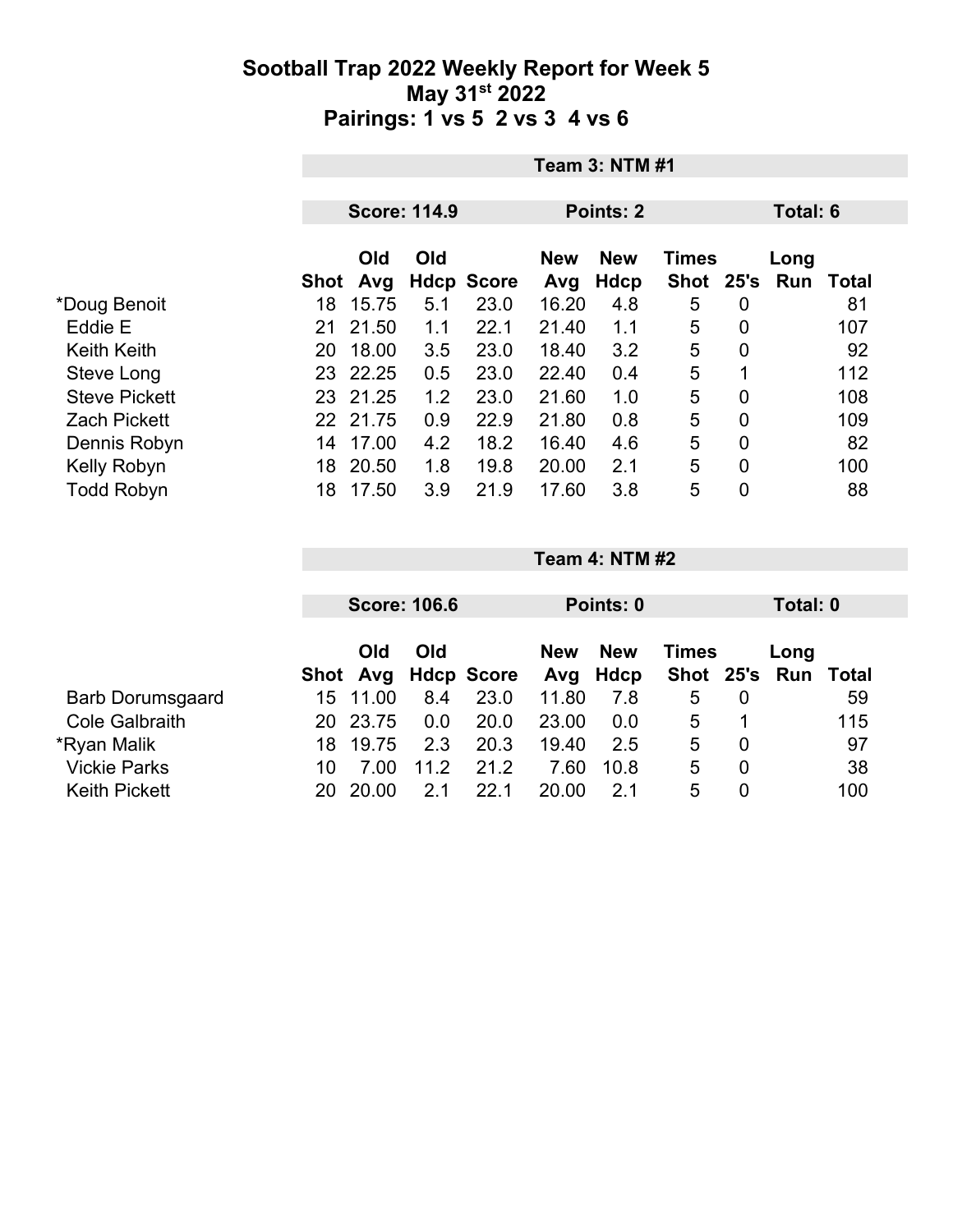|                    |      | <b>Team 5: Northland Cabinets</b> |                     |                   |                   |                    |                           |                |             |              |  |  |
|--------------------|------|-----------------------------------|---------------------|-------------------|-------------------|--------------------|---------------------------|----------------|-------------|--------------|--|--|
|                    |      |                                   |                     |                   |                   |                    |                           |                |             |              |  |  |
|                    |      |                                   | <b>Score: 117.0</b> |                   | Points: 2         |                    |                           |                | Total: 10   |              |  |  |
|                    | Shot | Old<br>Avg                        | Old                 | <b>Hdcp Score</b> | <b>New</b><br>Avg | <b>New</b><br>Hdcp | <b>Times</b><br>Shot 25's |                | Long<br>Run | <b>Total</b> |  |  |
| Mike Ash           | 20   | 18.75                             | 3.0                 | 23.0              | 19.00             | 2.8                | 5                         | 0              |             | 95           |  |  |
| Peg Beckman        | 8    | 9.50                              | 9.5                 | 17.5              | 9.20              | 9.7                | 5                         | 0              |             | 46           |  |  |
| *Jeff Johnston     | 19   | 18.50                             | 3.2                 | 22.2              | 18.60             | 3.1                | 5                         | $\overline{0}$ |             | 93           |  |  |
| <b>Keith Keith</b> | 24   | 23.50                             | 0.0                 | 24.0              | 23.60             | 0.0                | 5                         | 0              |             | 118          |  |  |
| Nancy LuJan        | 17   | 14.25                             | 6.1                 | 23.0              | 14.80             | 5.7                | 5                         | $\overline{0}$ |             | 74           |  |  |
| <b>Kevin Mark</b>  |      | 20.75                             | 1.6                 |                   | 20.75             | 1.6                | 4                         | $\overline{0}$ |             | 83           |  |  |
| <b>Mark OBrien</b> | 21   | 18.50                             | 3.2                 | 23.0              | 19.00             | 2.8                | 5                         | 0              |             | 95           |  |  |
| Mike Pepek         | 21   | 19.25                             | 2.6                 | 23.0              | 19.60             | 2.4                | 5                         | $\overline{0}$ |             | 98           |  |  |
| Dave Sampson       | 22   | 22.00                             | 0.7                 | 22.7              | 22.00             | 0.7                | 5                         | $\overline{0}$ |             | 110          |  |  |
| Denis Wesenberg    | 24   | 16.75                             | 4.4                 | 24.0              | 18.20             | 3.4                | 5                         | $\overline{0}$ |             | 91           |  |  |

| Team 6: League average |                     |                                                  |  |           |                   |          |          |  |
|------------------------|---------------------|--------------------------------------------------|--|-----------|-------------------|----------|----------|--|
|                        |                     |                                                  |  |           |                   |          |          |  |
|                        | <b>Score: 113.4</b> |                                                  |  | Points: 2 |                   |          | Total: 2 |  |
| Old                    | Old                 | Shot Avg Hdcp Score Avg Hdcp Shot 25's Run Total |  | New New   | Times<br>$\Omega$ | $\Omega$ | Long     |  |

Super Shooters: None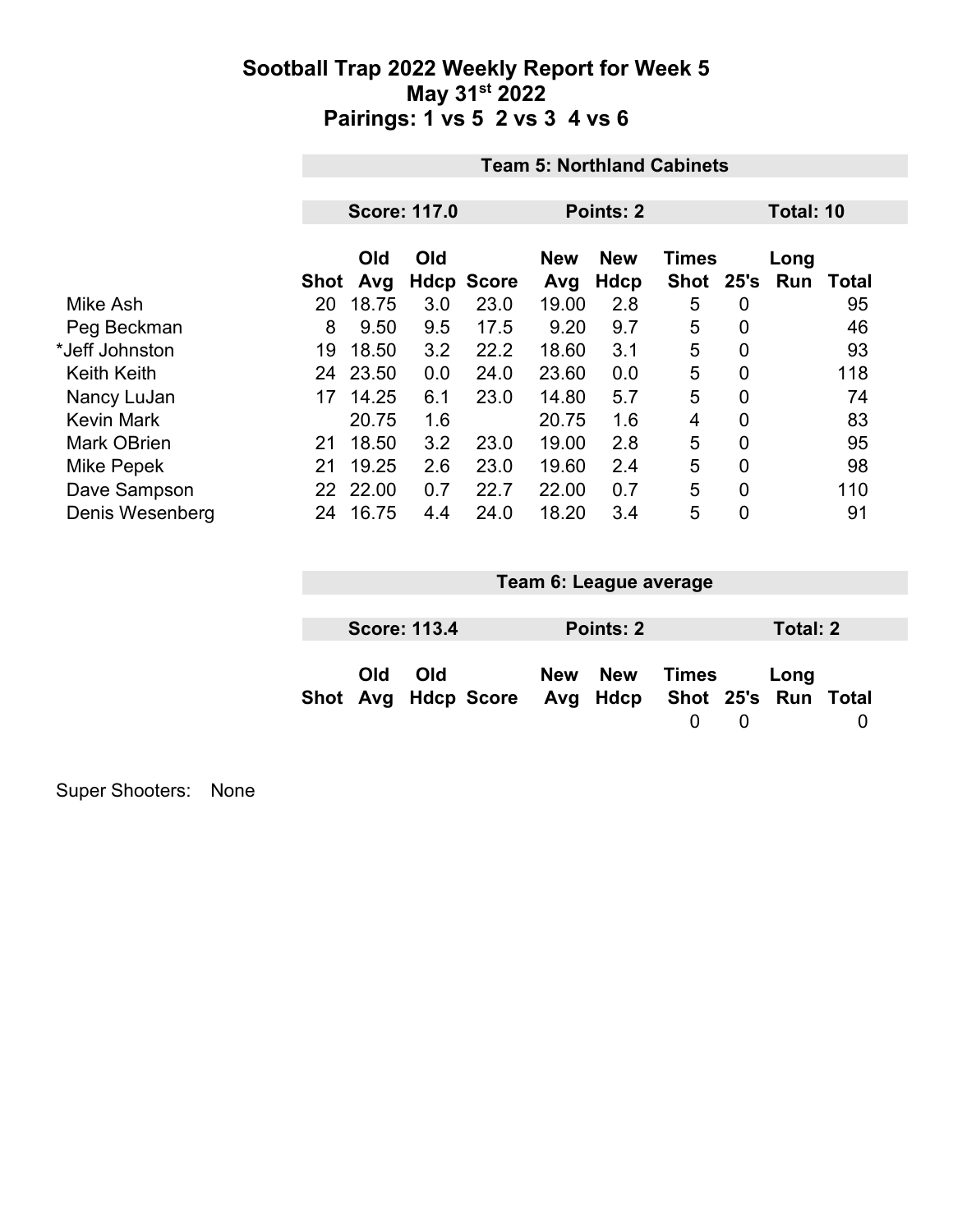## **Sootball Trap 2022 Team Standings through week 5**

| Team 5 | <b>Northland Cabinets</b>      | 10.0 |
|--------|--------------------------------|------|
| Team 1 | <b>Randy's Heros</b>           | 8.0  |
| Team 3 | <b>NTM#1</b>                   | 6.0  |
| Team 2 | <b>Kurt Precision Shooters</b> | 4.0  |
| Team 6 | League average                 | 2.0  |
| Team 4 | <b>NTM#2</b>                   | 0.0  |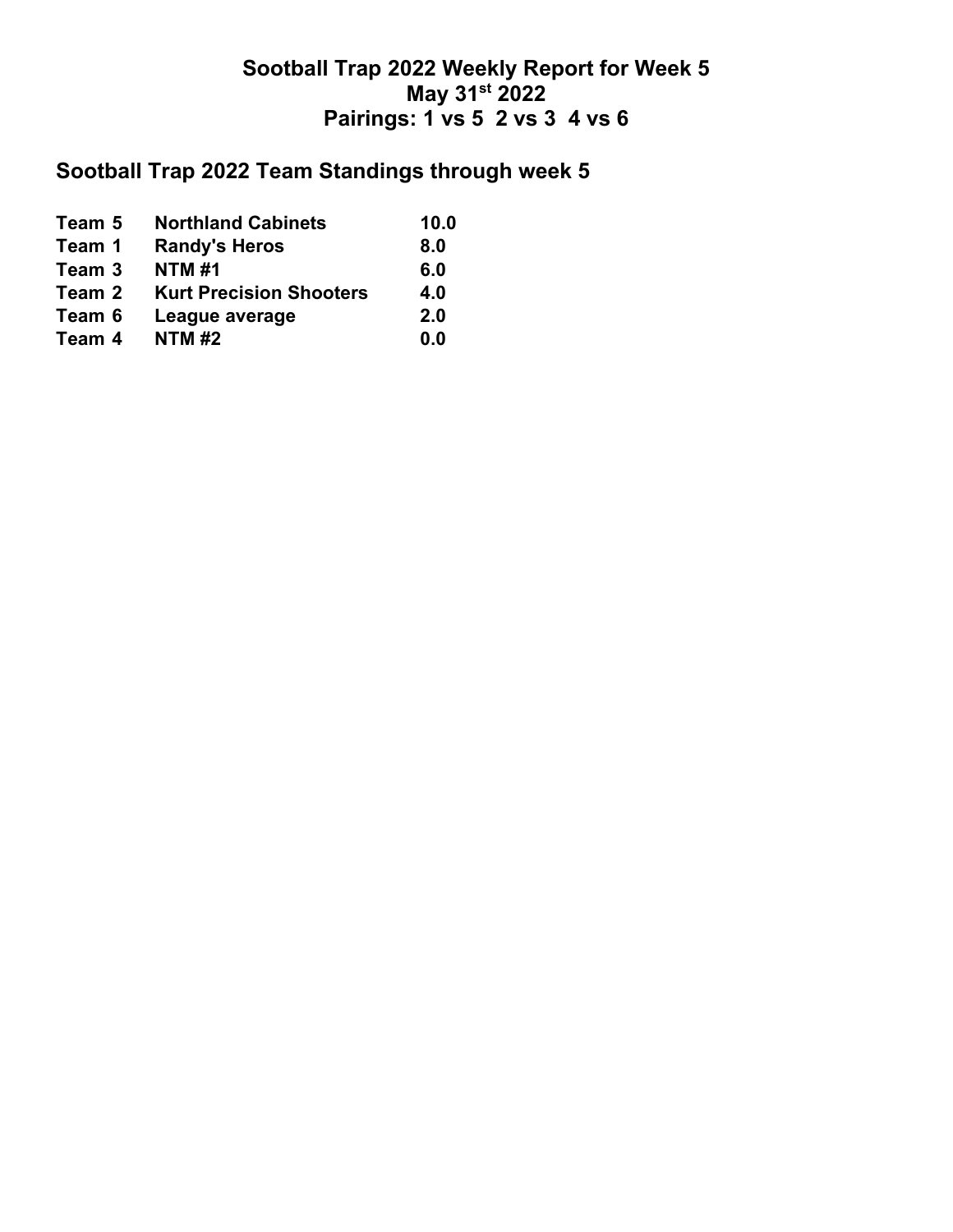# **Sootball Trap 2022 Total Target Leaders Through Week 5**

| Shooter                 | Total |       |   | Avg Rounds Straights Team |                                |
|-------------------------|-------|-------|---|---------------------------|--------------------------------|
| <b>Ron Novak</b>        | 118   | 23.60 | 5 | $\overline{2}$            | Randy's Heros                  |
| <b>Keith Keith</b>      | 118   | 23.60 | 5 | $\mathbf 0$               | <b>Northland Cabinets</b>      |
| <b>Jay Nelson</b>       | 116   | 23.20 | 5 | 1                         | <b>Kurt Precision Shooters</b> |
| <b>Cole Galbraith</b>   | 115   | 23.00 | 5 | 1                         | NTM $#2$                       |
| <b>Randy Pederson</b>   | 113   | 22.60 | 5 | 0                         | Randy's Heros                  |
| <b>Jeff McIntosh</b>    | 112   | 22.40 | 5 | 1                         | <b>Kurt Precision Shooters</b> |
| Steve Long              | 112   | 22.40 | 5 | 1                         | <b>NTM#1</b>                   |
| <b>Mike Broeckert</b>   | 111   | 22.20 | 5 | 0                         | <b>Kurt Precision Shooters</b> |
| <b>Gary Winkle</b>      | 110   | 22.00 | 5 | $\boldsymbol{0}$          | Randy's Heros                  |
| Dave Sampson            | 110   | 22.00 | 5 | $\pmb{0}$                 | <b>Northland Cabinets</b>      |
| <b>Zach Pickett</b>     | 109   | 21.80 | 5 | 0                         | NTM#1                          |
| <b>Steve Pickett</b>    | 108   | 21.60 | 5 | 0                         | <b>NTM#1</b>                   |
| Eddie E                 | 107   | 21.40 | 5 | 0                         | NTM#1                          |
| <b>Trent Castillo</b>   | 105   | 21.00 | 5 | 0                         | Randy's Heros                  |
| <b>Rick Wood</b>        | 104   | 20.80 | 5 | $\boldsymbol{0}$          | Randy's Heros                  |
| <b>Aaron Ostenson</b>   | 102   | 20.40 | 5 | $\pmb{0}$                 | <b>Kurt Precision Shooters</b> |
| <b>Keith Pickett</b>    | 100   | 20.00 | 5 | 0                         | <b>NTM#2</b>                   |
| Kelly Robyn             | 100   | 20.00 | 5 | $\pmb{0}$                 | NTM #1                         |
| <b>Dustin St Arnold</b> | 99    | 19.80 | 5 | 0                         | <b>Randy's Heros</b>           |
| Mike Krugger            | 99    | 19.80 | 5 | 0                         | Randy's Heros                  |
| <b>Rick Tjosvold</b>    | 98    | 19.60 | 5 | 0                         | Randy's Heros                  |
| <b>Kevin Mann</b>       | 98    | 19.60 | 5 | $\pmb{0}$                 | <b>Kurt Precision Shooters</b> |
| Mike Pepek              | 98    | 19.60 | 5 | 0                         | <b>Northland Cabinets</b>      |
| <b>Ryan Malik</b>       | 97    | 19.40 | 5 | 0                         | <b>NTM #2</b>                  |
| <b>Mike Ash</b>         | 95    | 19.00 | 5 | 0                         | <b>Northland Cabinets</b>      |
| <b>Anthony Bost</b>     | 95    | 19.00 | 5 | 0                         | <b>Kurt Precision Shooters</b> |
| <b>Mark OBrien</b>      | 95    | 19.00 | 5 | $\mathbf 0$               | <b>Northland Cabinets</b>      |
| <b>Tyrell Harper</b>    | 94    | 18.80 | 5 | 0                         | <b>Kurt Precision Shooters</b> |
| Jeff Johnston           | 93    | 18.60 | 5 | 0                         | <b>Northland Cabinets</b>      |
| <b>Keith Keith</b>      | 92    | 18.40 | 5 | 0                         | <b>NTM#1</b>                   |
| Denis Wesenberg         | 91    | 18.20 | 5 | 0                         | <b>Northland Cabinets</b>      |
| <b>Bill Buringston</b>  | 90    | 18.00 | 5 | 0                         | <b>Kurt Precision Shooters</b> |
| <b>Scott St Arnold</b>  | 90    | 18.00 | 5 | 0                         | Randy's Heros                  |
| <b>Todd Robyn</b>       | 88    | 17.60 | 5 | 0                         | <b>NTM#1</b>                   |
| <b>Kevin Mark</b>       | 83    | 20.75 | 4 | 0                         | <b>Northland Cabinets</b>      |
| Dennis Robyn            | 82    | 16.40 | 5 | 0                         | <b>NTM#1</b>                   |
| Doug Benoit             | 81    | 16.20 | 5 | 0                         | <b>NTM#1</b>                   |
| Nancy LuJan             | 74    | 14.80 | 5 | 0                         | <b>Northland Cabinets</b>      |